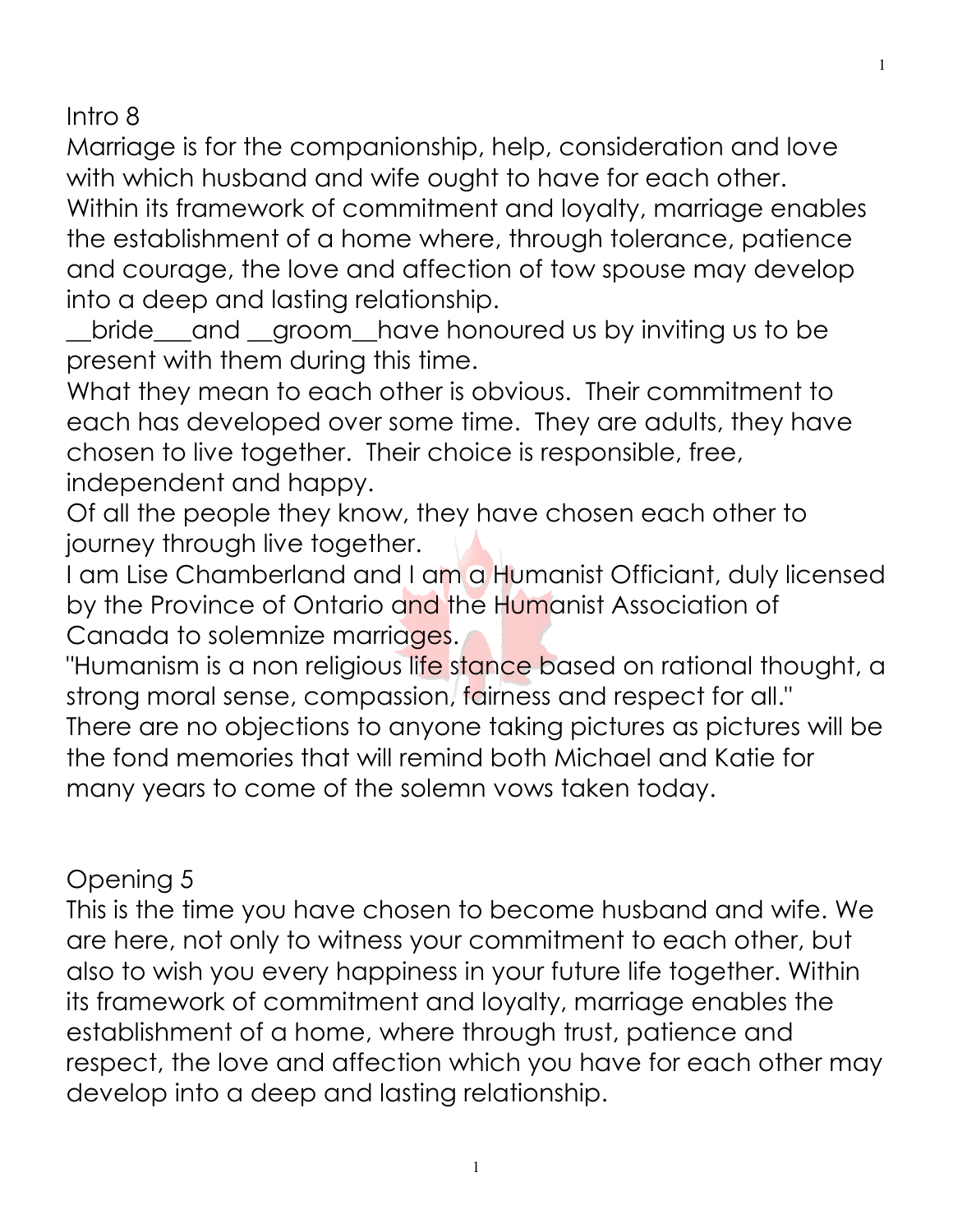We, who are witnessing your marriage, hope that despite the stresses inevitable in any life your Love and Respect for each other, your trust and understanding of each other will increase your contentment and heighten your joy in living.

Statement Of Intention 1

\_\_bride\_\_ and\_\_groom\_\_, you have invited us to witness the happiness that you have found in each other. Did you come here freely and are you ready to make the pledges to which you commit yourselves to each other in love? (Answer: "Yes")

2. Are both of you able to affirm that there are no impediments against you getting legally married?

I do.

Are both of you prepared to accept one another as your legally wedded spouse?

To the guests:

4. As our sons and daughters find partners and found homes for the next generation, each family is enriched and enlarged. Do you, who have nurtured these two, support their union and their family? (Answer: "I do" or "We do")

## Reading 2

We are gathered together in front of family and friends, to join you \_\_bride\_\_and you \_\_groom\_\_in marriage. You shall give to each other a vow, lovingly and with love, you will testify before us the blending of your ways and the wedding of your hearts. You have come before us to enter into that estate of marriage, which is a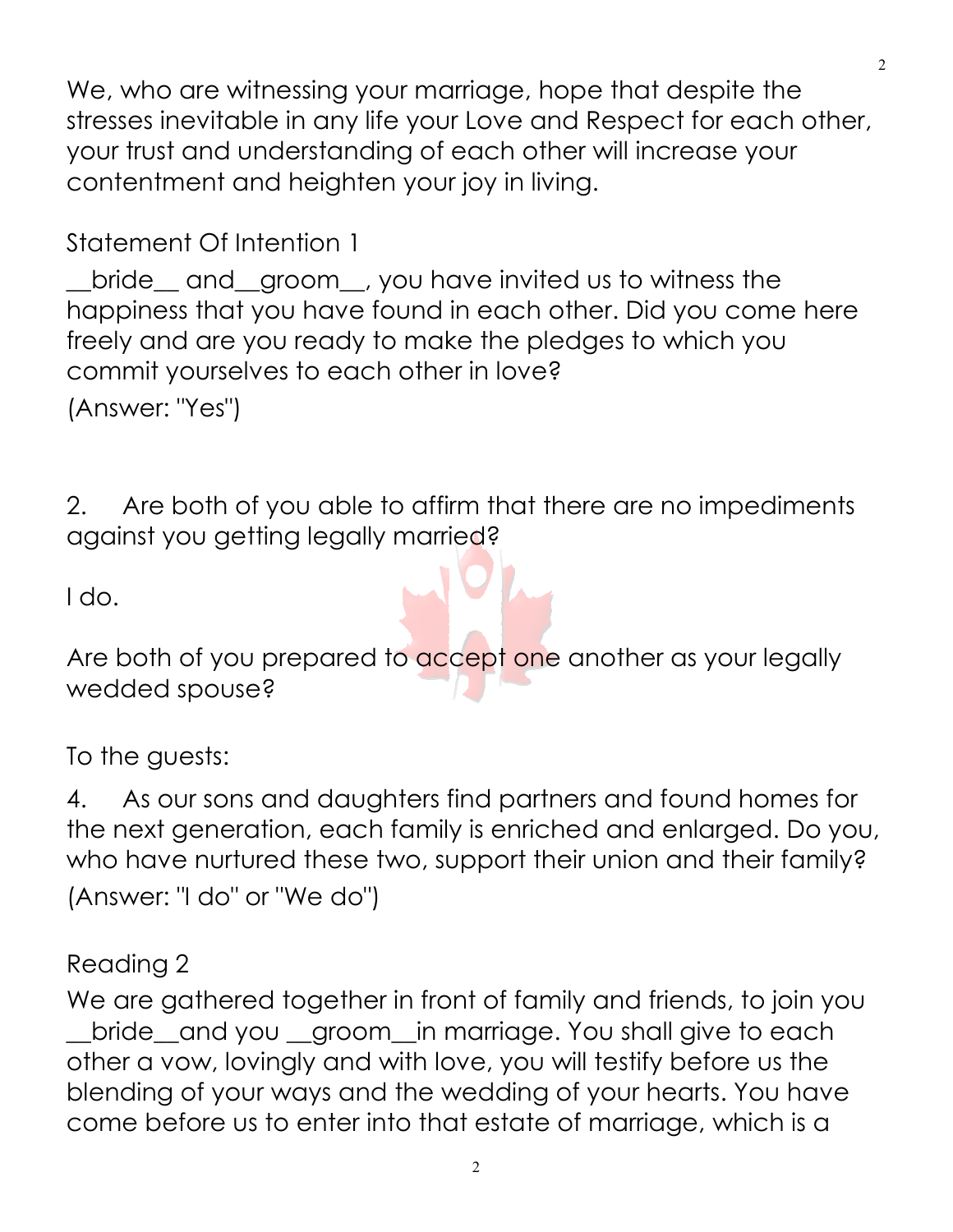time-honoured tradition. People must enter into it freely, sincerely, and soberly, and in the joy that comes to those who truly love.

Reading 10 THE PROHET "On Marriage" Kahlil Gibran Love one another, but make not a bond of love: let it rather be a moving sea between the shores of your souls. Fill each other's cup but drink not from one cup. Give one another of your bread but eat not from the same loaf. Sing and dance together and be joyous, but let each one of you be alone, even as the strings of a lute are alone though they quiver with the same music. Give your hearts, but not into each other's keeping. For only the hand of Life can contain your hearts. Stand together, yet not too near together: For the pillars of the temple stand apart, and the oak tree and the cypress grow not in each other's shadow.

Vow 10 This vow actually includes the presenting of the rings. bride,

I give you this ring,

Wear it with love and joy.

I choose you to be my wife:

To have and to hold from this day forward,

For better and for worse,

For richer and for poorer;

In sickness and in health

To love and to cherish,

As long as we both shall live.

 $g$ room $\_\_$ I give you this ring, Wear it with love and joy. I choose you to be my husband To have and to hold from this day forward, For better and for worse, For richer and for poorer;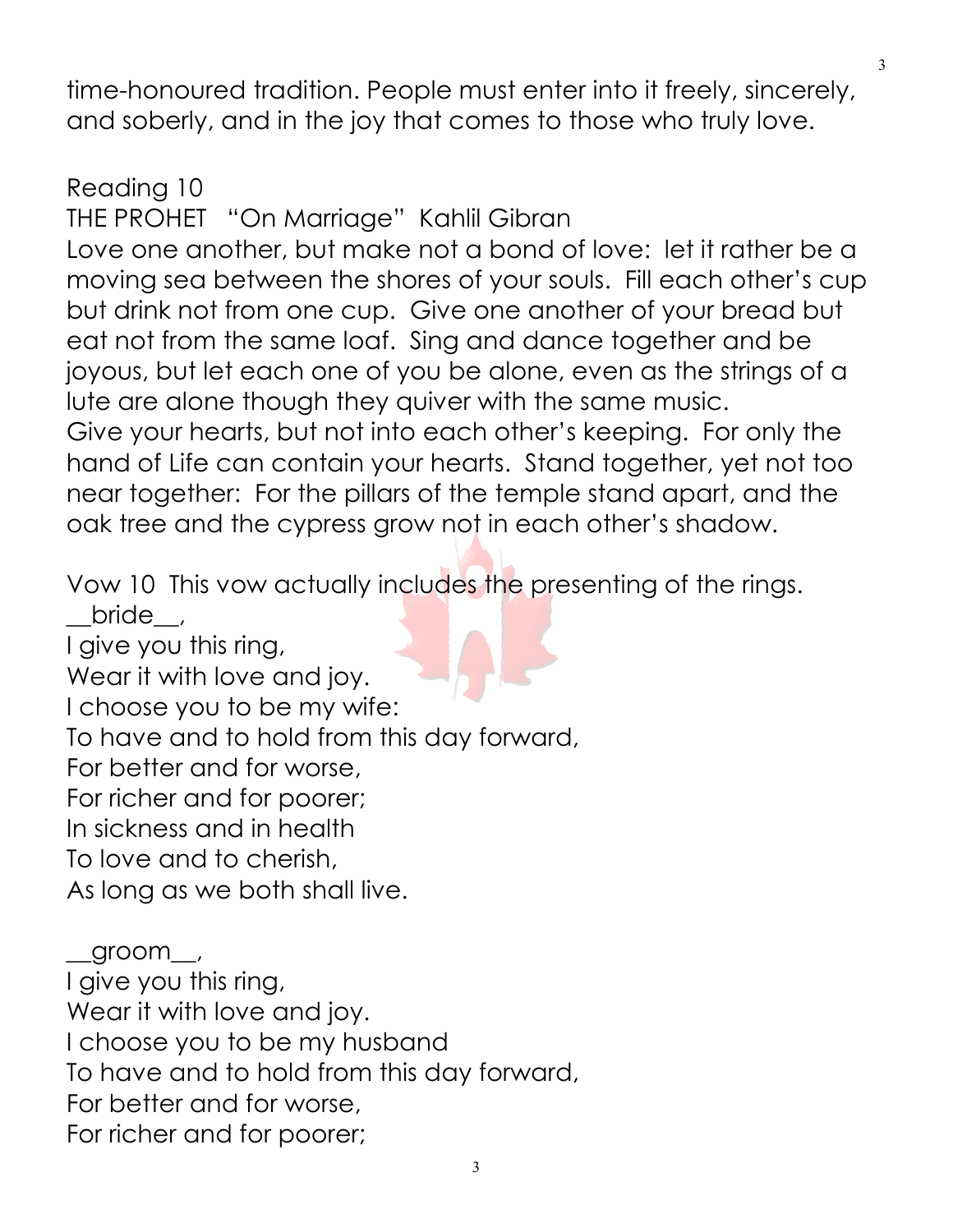In sickness and in health To love and to cherish, As long as we both shall live.

For as much as groom and bride have grown in knowledge and love of one another, and because they have agreed in their desire to go forward in life together, seeking an even richer, deepening relationship, and because they have pledged to meet sorrow and joy as one family, I, Lise Chamberland, by the power vested in me by the Marriage Act of Ontario, pronounce them husband and wife

2.

Please seal your vows with a kiss.

3. \_\_Bride\_and\_groom\_, marriage is the joining of two peoplethe union of two hearts. It lives on the love you give each other and never grows old, but thrives on the joy of each new day...Marriage is love. May you always be enriched in your hearts with the wonder of this special day. May you always be able to talk things over, to confide in each other, to laugh with each other, to enjoy life together, and to share moments of quiet and peace, when the day is finished. May you enter into a lifetime of happiness.

## **Signing of the Register**

Now, I invite\_\_bride\_\_, \_\_groom\_\_\_ and their \_\_witnesses\_\_as witnesses to sign the register.

4